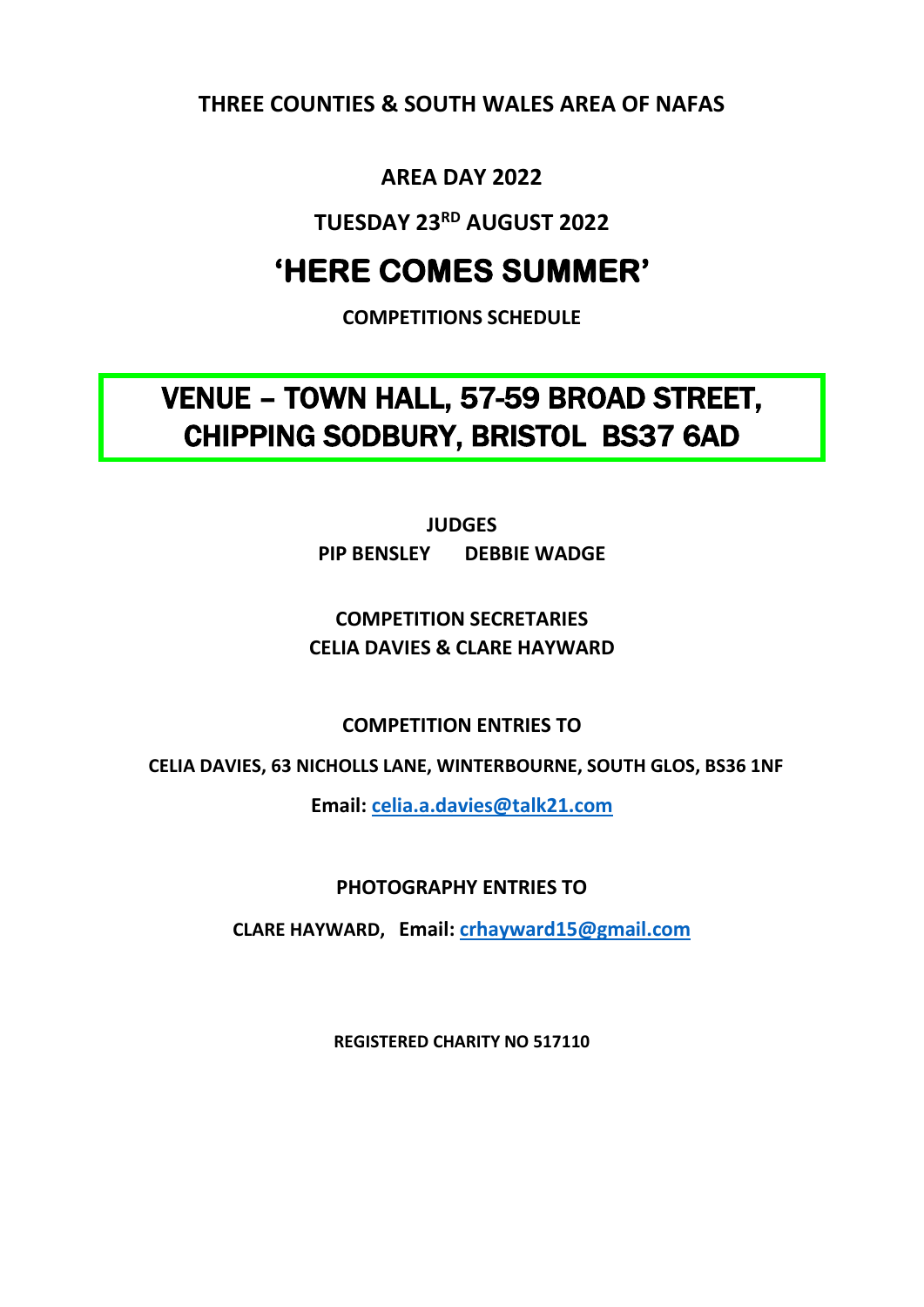#### **THREE COUNTIES AND SOUTH WALES AREA OF NAFAS**

## **AREA DAY 2022**

#### **COMPETITION'S SCHEDULE**

## **"HERE COMES SUMMER"**

#### **CLASS 1 – "HERE COMES SUMMER" Club Class**

An Exhibit to be staged by 1 or 2 people. Space allowed 122cms wide x 122cms deep, height optional. To be staged on red carpeting against cream walls. Competitors to provide their own base if required. To be viewed and judged from the front.

## **CLASS 2 – "HOT AND HAPPENING"**

An Exhibit **WITHOUT** the use of floral foam as a mechanic. Space allowed 60cms wide x 70cms deep, height optional. To be staged on tabling 76cms from the floor, covered in black material. To be viewed all round and judged from the front.

## **CLASS 3 – "SUNSHINE ON MY SHOULDER" Contemporary Exhibit**

Space allowed 60cms wide x 70cms deep, height optional. To be staged on tabling 76cms from the floor, covered in black material, against a cream wall. To be viewed and judged from the front.

#### **CLASS 4 – "JUBILATION"**

An Exhibit. Space allowed 60cms wide x 60cms deep, height optional. To be staged on tabling 76cms from the floor, covered in black material, against a cream wall. To be viewed and judged from the front.

## **CLASS 5 – "GARDEN DELIGHT" Novice Class**

Exhibit to be staged on a 30cm Posy Pad (not provided). Space allowed 45cms wide x 45cms deep, height optional. To be staged on tabling 76cms from the floor, covered in black material. To be viewed all round and judged from the front. Competitors **MUST NOT** have won a first prize at an Area Show before.

#### **Class 6 – "DAY TRIPPER" A Floor Exhibit**

Space allowed 100cm wide x 100cm deep, maximum height 50cms. To be staged on a light-coloured wooden floor. Competitors **MUST** provide their own base. To be viewed and judged from above.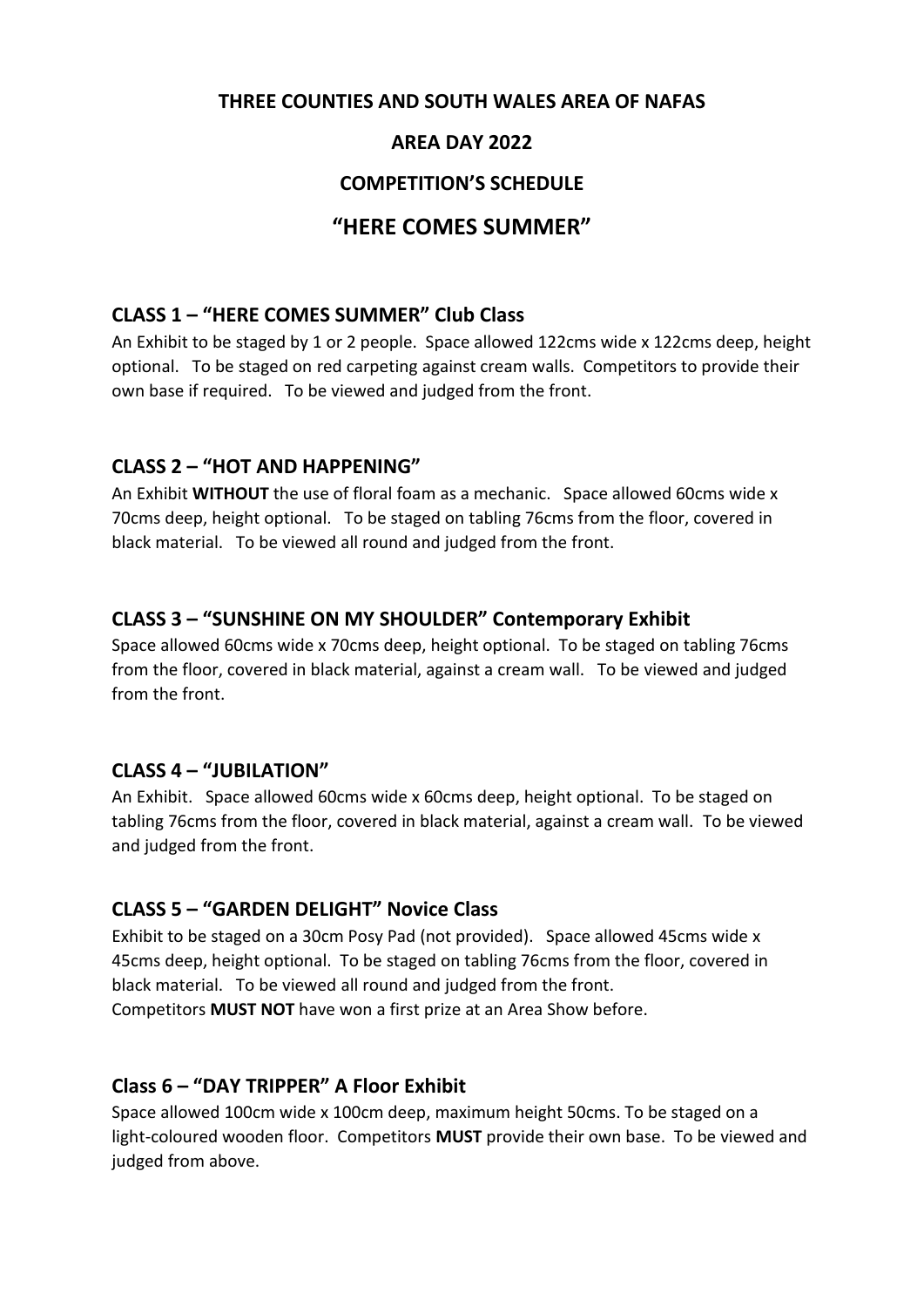## **Class 7 – "LAZY, HAZY, DAYS" A Pedestal Exhibit**.

Space allowed 100cm wide x 100cm deep, height optional. To be staged on red carpeting, against a cream wall. Competitors to provide their own base if required. To be viewed and judged from the front

## **Class 8 – "BESIDE THE SEA" A Petite Exhibit**

Space allowed 25cms wide x 25cms deep x 37cms high. To be staged on tabling 76cms from the floor covered in black material. To be viewed and judged all round. *May be brought already assembled.*

# **Class 9 – "MOTHER OF THE BRIDE' A Dual Craft Exhibit**.

Competitors to select and produce any **two** of the following items - Clutch Bag, Corsage, Fascinator or Shoe. Plant material should predominate.

Space allowed 60cms wide x 70cms deep x height optional. To be staged on tabling 76cms from the floor, covered in black material. To be viewed all round and judged from the front. *May be brought already assembled.*

# **Class 10 – "ICE CREAM SUNDAE" Junior Class**

An Exhibit, featuring plant material. Space allowed 35cms wide x 35cms deep, height optional. To be staged on tabling 76cms from the floor, covered in black material. To be viewed all round and judged from the front.

*May be brought already assembled*.

Age groups 8 - 11 years old and 12 - 16 years old. Please state age on entry form